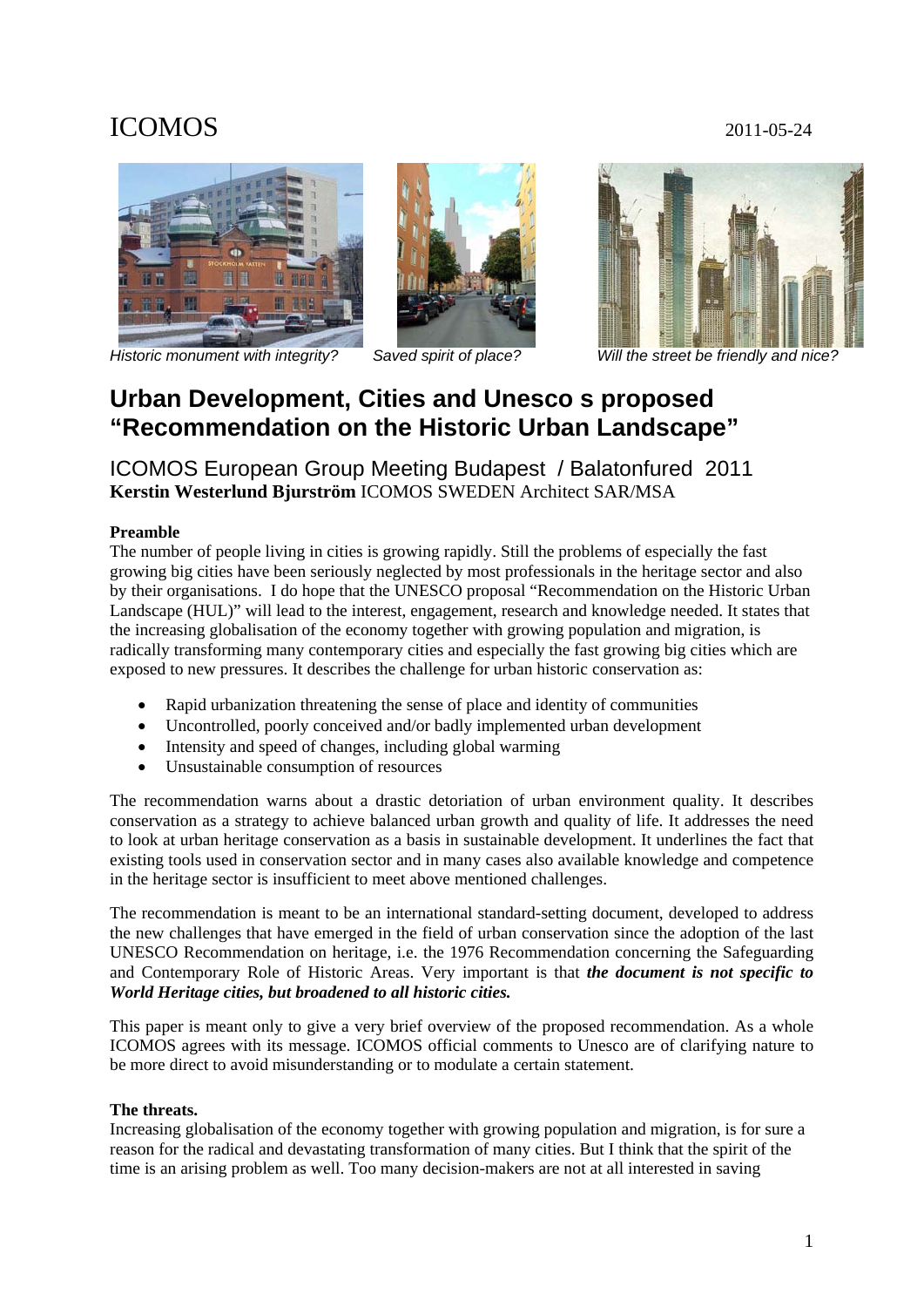historic quality, spirit of the place, special characteristics of a city or even energy. It is more important for them to show that they are modern and not nostalgic no-men or women. That makes it still more important to increase our ability to argue for less destroying solutions and to involve people in common in an adequate way.

The Historic Urban Landscape Recommendation has not arrived a day too early. It rather arrives in the last moment regarding the current detoriation of urban environment quality in many cities. As stated in the recommendation excessive building density, standardized and monotonous buildings, loss of public space and amenities, inadequate infrastructure etc cause un inhuman environment debilitating poverty, social isolation, and an increased risk of climate related disasters as consequence of insufficient town planning efforts. In our classic European cities we would rather talk about high risers in the centre, colossal, divergent and inhuman scale, new buildings upon the roof space and urban sprawl and suburbanization or isolation and lack of integration. But the basic idea is the same.

## **The definition of Historic Urban Landscape**

It is fundamental to see the urban landscape on its geographical setting as a historic layering of cultural and natural values. The recommendation suggests that intelligent planning of the larger urban area starts with understanding of the evolution of the historic urban landscape at this larger scale, and then seeing the current city as a depositing of many layers over time into that setting. It says, that before every new intervention, the history needs to be made known and multiple layers need to be revealed and celebrated

Personally I would rather see the word topography used more because it is that important. Cities where nature step by step is buried lose their sense of place and will soon be like any other *metropolitan jungle* 





*The integrity of the town hall is diminished Normally it is not that bad but nearly.*  **Urban heritage values** 

From the recommendation text it can be understood that conservation house by house is not any longer important. ICOMOS has proposed a new text which is more modulated in favour for house by house conservation, which of course will be important also in the future. But still it is necessary to stress the fact that professional people in heritage sector seems to be very quiet when disastrous interventions in our cities are planned. The heritage sector must take more interest in and learn more about how to save not only the building itself but also its integrity, the integrity of a group of buildings and the integrity of important parts of the city. We have to learn how to act from people working with protection of nature.

ICOMOS has concerning respect for contemporary architecture, mentioned in the recommendation, underlined that it must not become dominant over historic structures. Scale, volume, material, quantity etc must not exceed historic architecture but needs to follow the principle of continuity. ICOMOS also has underlined the importance of protection of the urban heritage values of the visual fabric, human made and natural, of the different part of the cities and the need to be very clear about that. ICOMOS suggests that the first bullet-point above should be changed to:

• Intensification of many forms of urbanization, including greater building density and urban sprawl, which threaten the sense of place and identity of communities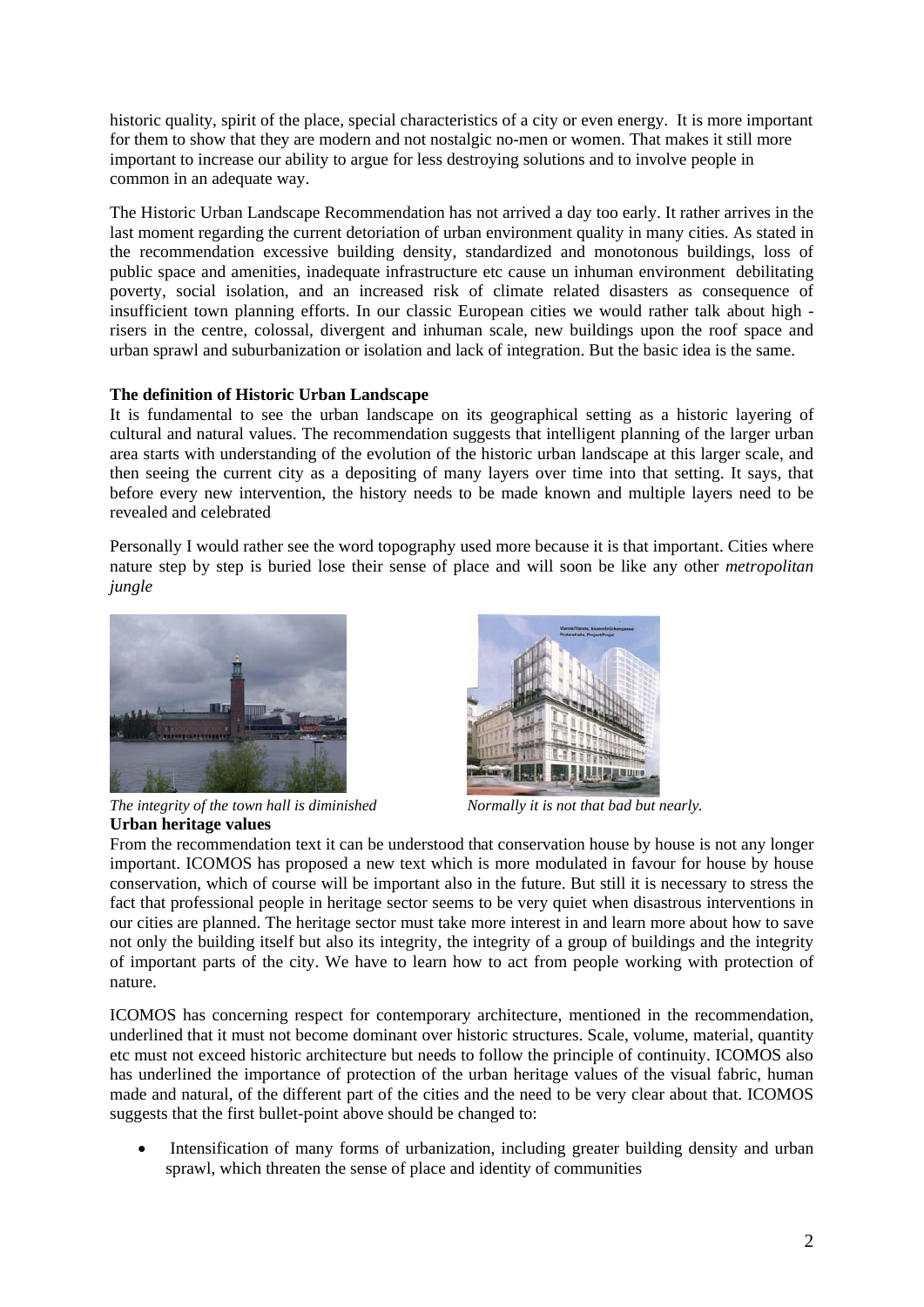#### **Conservation policies and international debate**

The recommendation states that urban conservation is a way to achieve balanced urban growth and quality of life. It says that urban heritage, including its tangible and intangible components, constitutes a key resource in enhancing the livability of urban areas and sustaining productivity, in a changing global environment. My opinion is that it also ought to say that it is something that we have to prove every day in every day practice and in research. However, present and future challenges require the definition and implementation of a new generation of public policies identifying and protecting the historic layering of cultural and natural values in urban environments. Different ways to support that is discussed in the recommendation.

ICOMOS has in its answer opposed to a too uncritical reference to Vienna memorandum from 2005 especially its article 21 about its fundamentalist wording about "that history must remain readable". In many historic cities it has encouraged conflictual and oversized interventions that do not respect the scale of the existing city and the need of continuity

#### **Conservation tools and skills**

To meet today s challenges in a successful way the recommendation underlines the fact that existing tools used in conservation sector are insufficient. The shift from an emphasis on architectural monuments primarily towards a broader recognition of the townscape more as a whole make difference and demands new tools to:

-define the value system of an historic place or townscape -define and protect integrity of the urban fabric and the urban landscape, -identify the trade-offs and the limits of acceptable change in an historic context.

The cities functions are less and less decided by their own inhabitants, but rather by global forces such as real estate industries and tourism, which has to be handled. Therefor it is stated in the recommendation that it is a need to develop tools to empower a diverse cross-section of stakeholders to identify key values in their urban areas, develop visions, set goals, and agree on actions to safeguard their heritage and promote sustainable development. These tools should facilitate inter-cultural dialogue by learning from communities about their histories, traditions, values, needs, and aspirations and by facilitating the mediation and negotiation between conflicting interests and groups.

It also states that there is also a need to develop technical tools that should help protect the integrity and authenticity of the architectural and material attributes of urban heritage. The use of sight-lines, viewing-points, simulated skylines etc can become more frequently used if more easy to construct. Today it is my experience that this is a weapon used by the developer in a skilled and tricky way with the goal to mislead.





*Buildings were used to strengthen topography When will the experience of city on islands get lost?* 

#### **The Management of Change**

A living city must change in a more direct way than a single building. That is way it is necessary to develop tools to handle that change especially in a fast growing city to keep and improve visual integrity and identity as skyline, relation between the built structure and topography etc. It is absolutely important to make clear to the decision makers that we with urban conservation do not mean to "conserve" a city. What we mean is to conserve its values. I have understood that the meaning